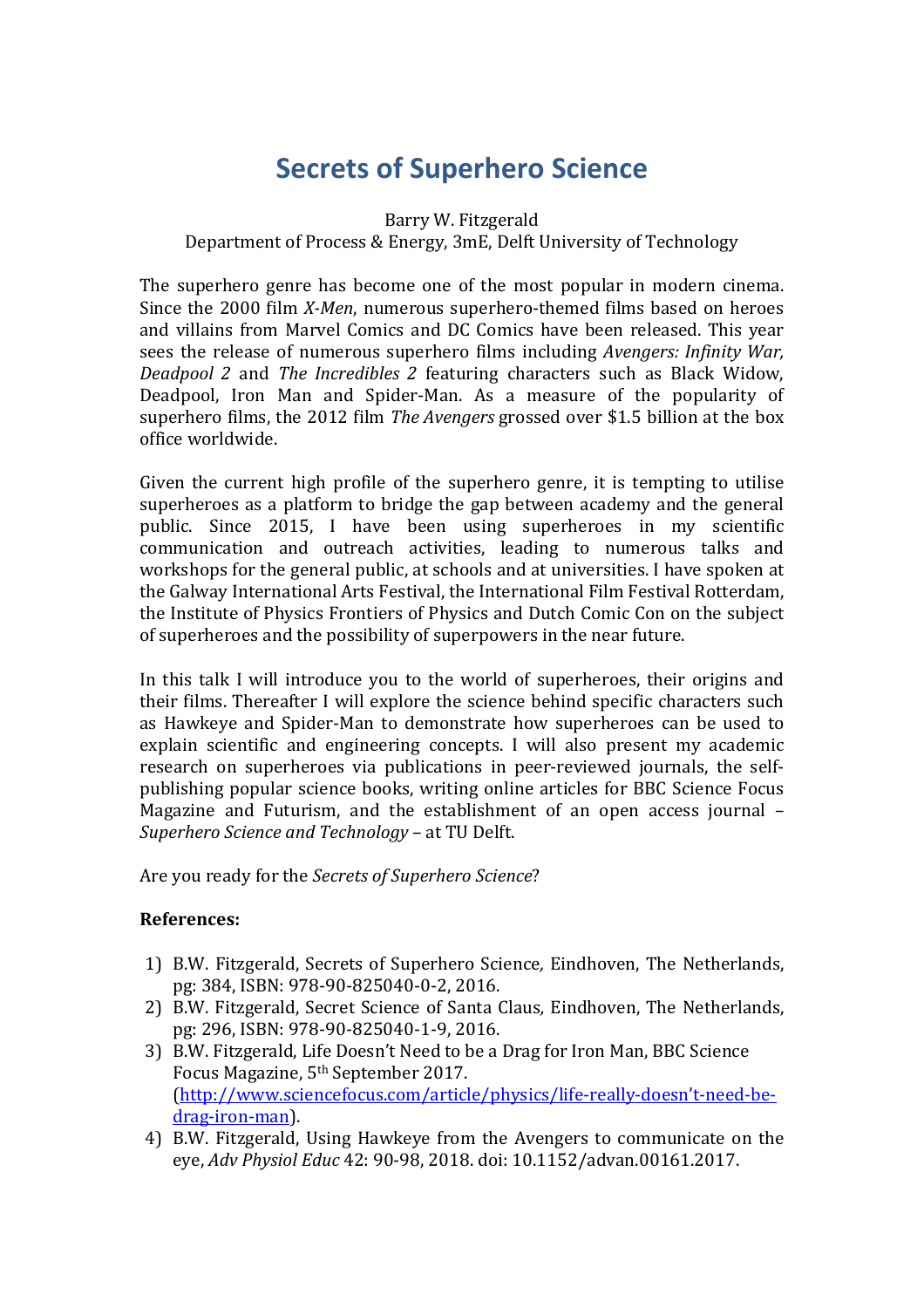## **Further information:**

E-mail:

[b.fitzgerald@tudelft.nl;](mailto:b.fitzgerald@tudelft.nl) [barry.w.fitzgerald@gmail.com;](mailto:barry.w.fitzgerald@gmail.com) [barry@bwscience.com](mailto:barry@bwscience.com)

Website[: www.bwscience.com](http://www.bwscience.com/)

Twitter: @BWScienceNow